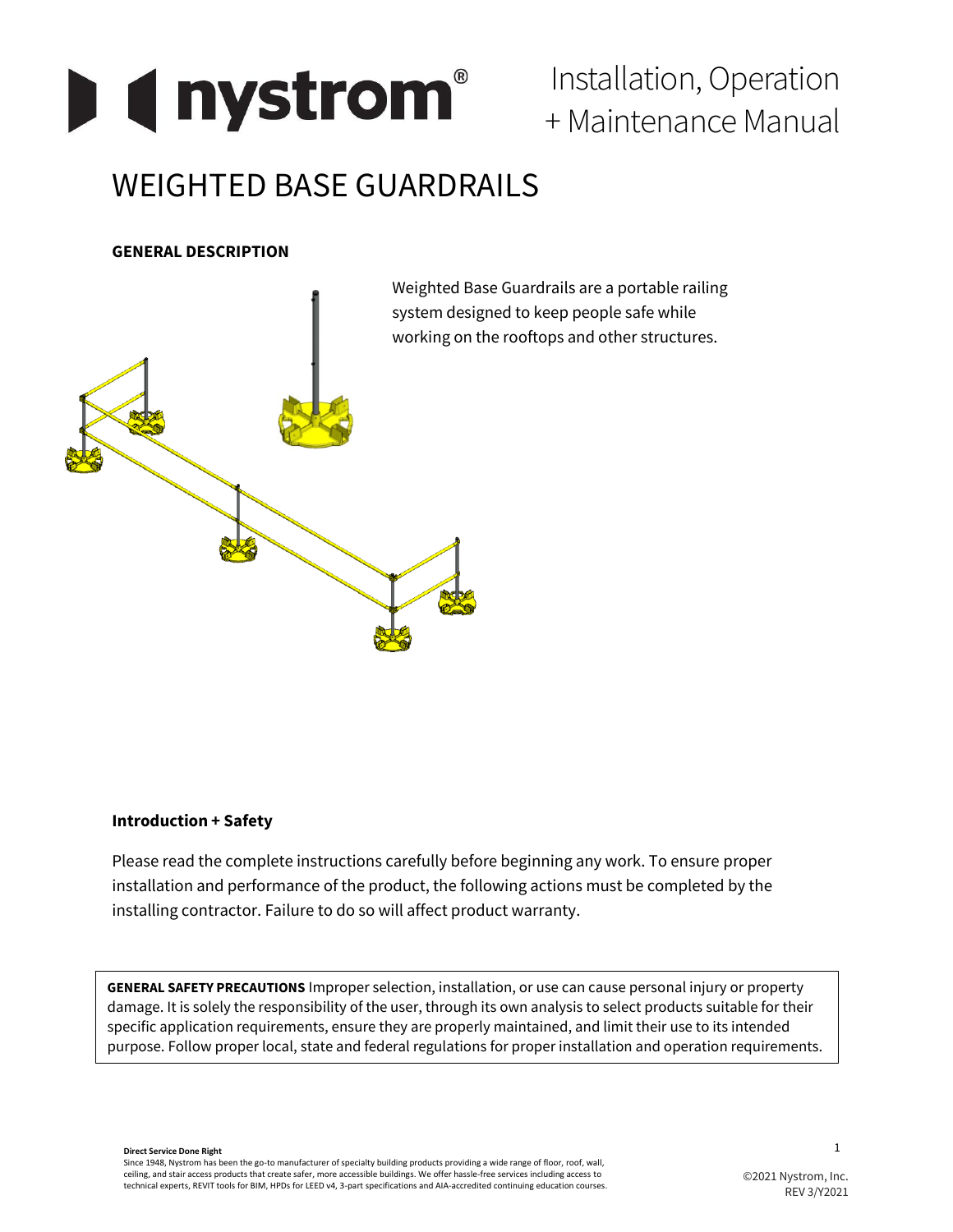

#### **Use and Limitations**

The Weighted Base Guardrail can be used with many different applications when installed by a competent professional and the structure is capable of withstanding the weight of the system as determined by a competent professional.

The Weighted Base Guardrail system is intended for use as leading edge and roof opening protection as defined by OSHA Standards and meets and exceeds those Standards when properly designed and installed.

NOcomponent ofthe Weighted Base Guardrail system has been designed, tested orintended as an '*Anchorage*' point as defined by OSHA Standards and should NEVER be used as such.

Hoisting and snap hook devices should never be attached to any component of the Weighted Base Guardrail system.

Nystrom's Safety Weight Base Guardrails are designed to prevent employees from falling when properly installed. While companies can provide safety training and safety systems, such as guardrail systems, every employee is responsible for their own safety and should actin a safe and responsible manner.

In additional to fall protection such as guardrails, Nystrom recommends implementing a Fall Protection Plans and safety training in accordancewithOSHA Rule 1926.503.

Improper use of Nystrom's safety products can result in serious injury or death. The Weighted Base Guardrail should be used as a part of a complete fall protection system and plan.

**Direct Service Done Right** Since 1948, Nystrom has been the go-to manufacturer of specialty building products providing a wide range of floor, roof, wall, ceiling, and stair access products that create safer, more accessible buildings. We offer hassle-free services including access to technical experts, REVIT tools for BIM, HPDs for LEED v4, 3-part specifications and AIA-accredited continuing education courses.  $\overline{2}$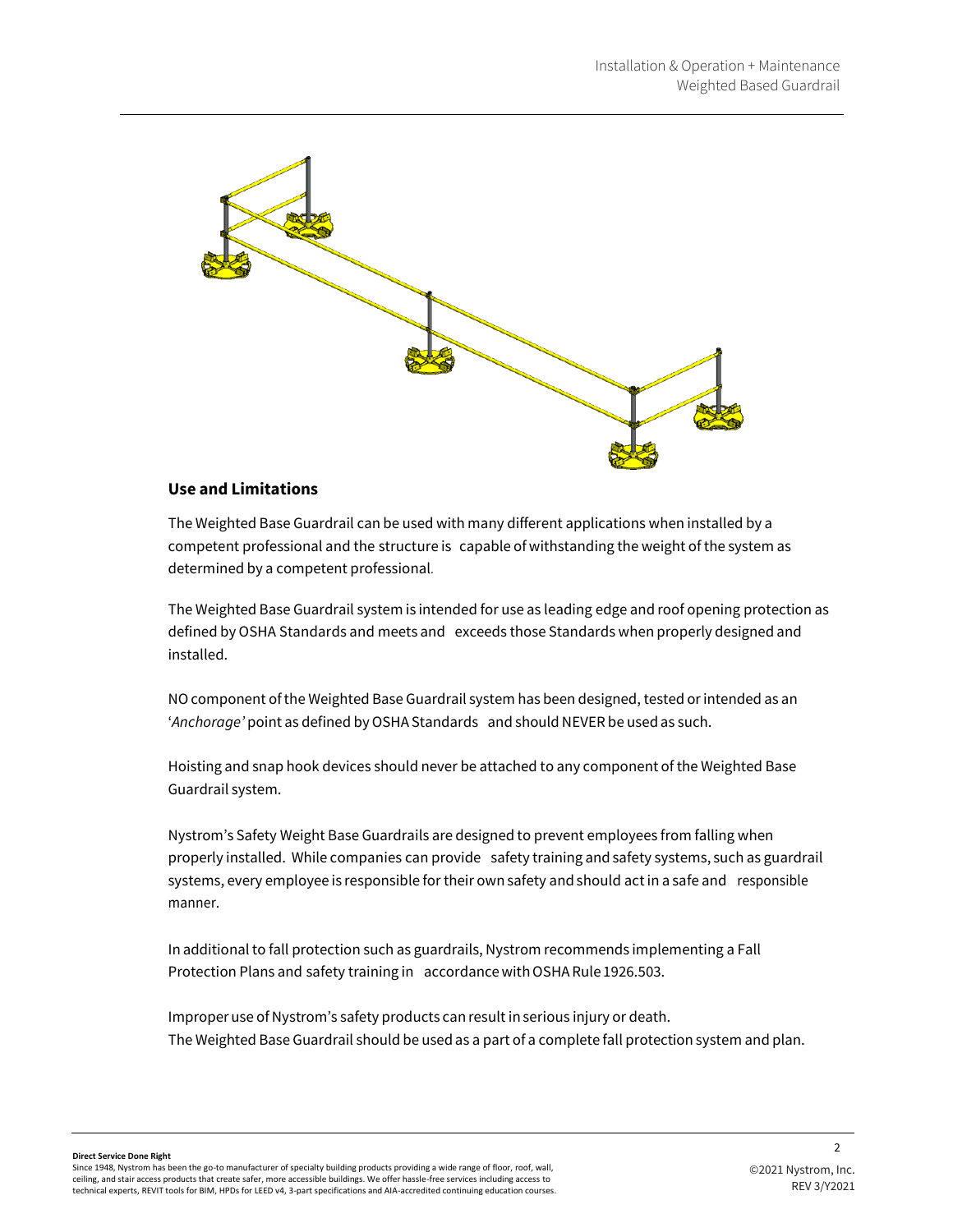#### **After a Fall or impact**

All components that have been subjected to fall orimpact forces must be removed from service immediately for inspection by qualified personnel and replaced if necessary.

#### **Before Each Use**

The Weighted Base Guardrail system should be inspected priorto each use for wear, damage or deterioration, and defective components shall be removed from service.

## **Inspection Steps**

- 1. Check for loose, bent or damaged parts.
- 2. Check fasteners/connectors for distortion, cracks or other damage and proper torque.
- 3. All labels must be present and fully legible.
- 4. Check for corrosion on parts.

## **Maintenance and Care**

- 1. Inspect all Weighted Base Guardrail components before each use.
- 2. Annually and before each use, inspect all fasteners for proper torque.
- 3. Maintain paint finish to prevent corrosion.
- 4. Replace damaged or deteriorated parts immediately.

#### **General Safety**

Use common sense and safe work practices.

The guardrails should not be used by persons whose ability or alertness is impaired by fatigue, intoxication, illegal or prescription drugs, or any other physical cause that exposes the user or others to injury.

Always wear safety attire

Workers on the roof should be trained in accordance with OSHA standards

3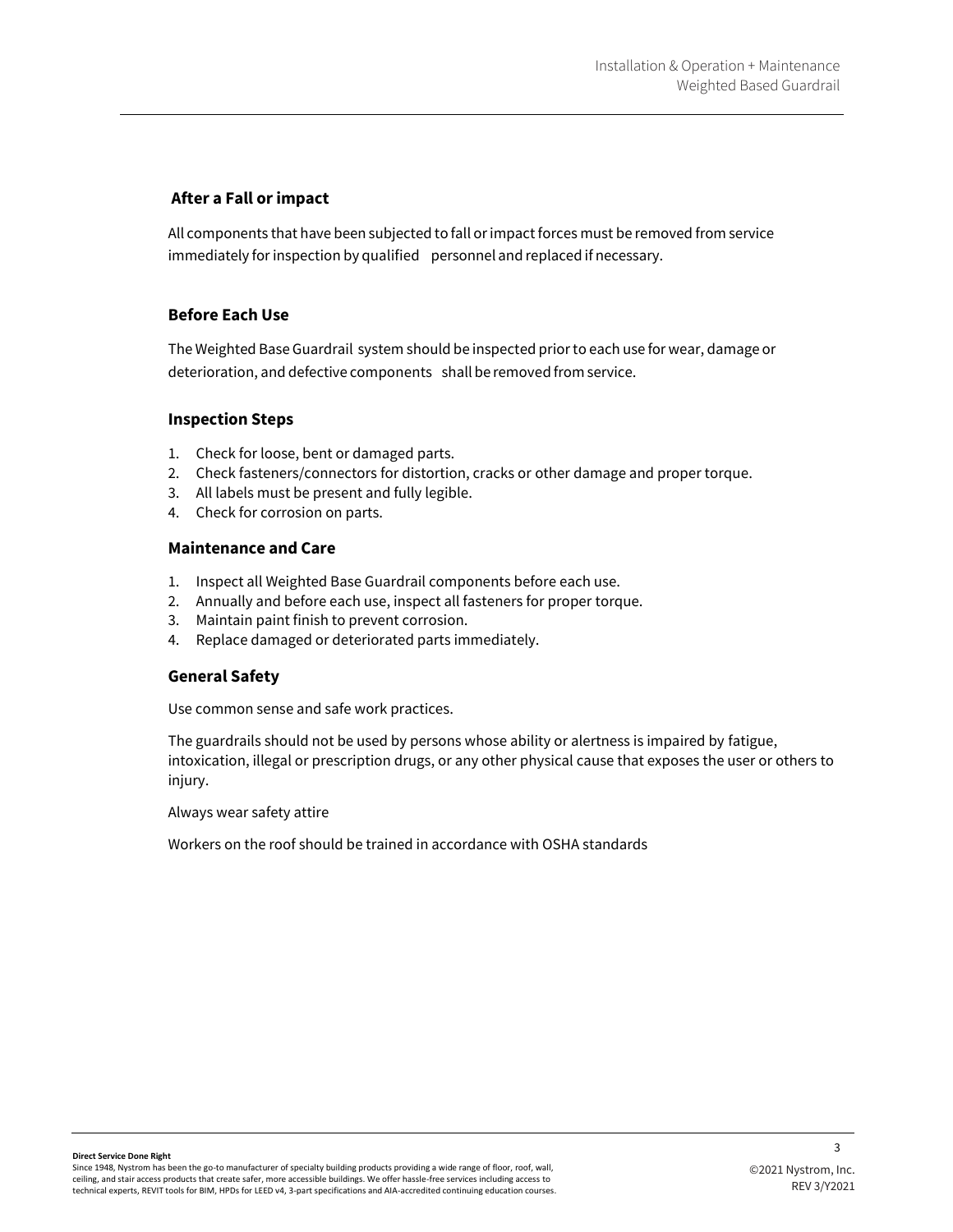#### 1.0 Assembly/Setup



- **2.** Insert Weighted Base Post into receiver of Weighted Bases, ensuring drop-lock pins or insert rivet nuts are facing away from the leading edge. Tighten 5-Lobe Knob securely to ensure post are securely locked in place.
- **3.** Attach appropriate length Horizontal Rails to Weighted Base Post by either sliding rails on to drop-lock pins or fastening in to insert rivet nuts with bolts provided. When attaching horizontal rails using bolts and insert nuts, tighten bolts to recommended torque of 70 inch pounds for clean and dry bolts.

 $\lambda$